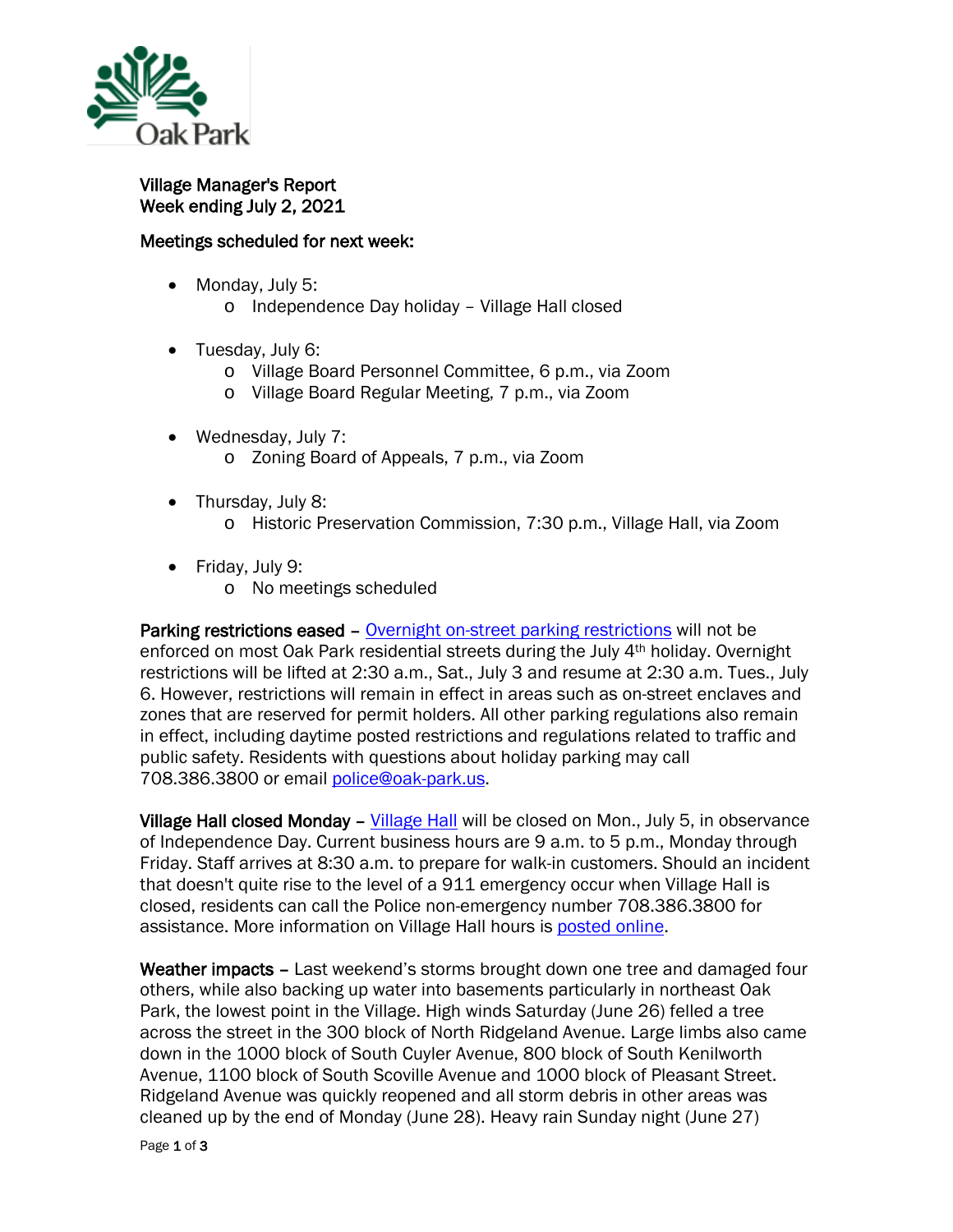temporarily overwhelmed our combined storm and sanitary sewer system as about 1.25 inches came down in about 45 minutes. Once the rain stopped, the system quickly recovered. The Public Works Department received calls from more than 30 property owners who reported basement backup issues. Staff is reviewing these impacts to determine if any steps can be made to mitigate future issues. Village Hall also experienced water leaks from the roof area into the main floor. Options for repairs are begin evaluated.

Vehicle license sales update - Through July 25, more than 8,200 Village vehicle licenses had been purchased. More than 80 percent of the purchases were made online. Sales so far have generated about \$520,000 to help fund municipal services. Every Oak Park resident who owns or leases a motor vehicle is required to purchase an Oak Park vehicle license before July 15. The cost of vehicle licenses will increase \$20 after the deadline. This year is the third year that vehicle licenses have been virtual and a physical window decal not required. Parking enforcement officers use vehicle-mounted remote electronic recognition technology to scan license plates and ensure compliance.

Oak Park Avenue improvements – All restoration tasks related to the underground water and sewer work was expected to wrap up by the weekend, including in the busy Madison Street intersection. Crews will continue replacing crossing ramps, sections of sidewalk and curb in preparation for paving. The project remains on schedule to be completed in November, with all new pavement from Roosevelt Road to North Avenue, except in the Hemingway District, which was part of last year's Lake Street improvement project. Construction details and schedules are posted at [www.opaveanew.com.](http://www.opaveanew.com/)

Reservoirs inspected/cleaned – The Village's underground water reservoirs were recently inspected and cleaned in accordance with the Illinois Environmental Protection Agency's recommended five-year schedule. A crew of three professional commercial divers with a firm in Montana relied on industry-approved standards to perform the inspections and cleaning. No issues were found in any of our four reservoirs that collectively store some 12.5 million gallons of drinking water, which is about 2.5 times the average amout of water delivered to Village residents and businesses each day. More information about the Village's water storage and delivery system as well as water quality is posted at [www.oak-park.us/waterquality.](http://www.oak-park.us/waterquality) A video about the recent reservoir inspections and cleaning is posted on the Village's YouTube channel - [click here to view.](https://youtu.be/1eRWXQ1n91w)

Miscellaneous construction updates – State contractors are still on North Avenue as part of a repaving project between Harlem and Cicero avenues. IDOT crews also are replacing crossing ramps on Harlem Avenue from Roosevelt Road to North Avenue, making sure they meet ADA requirements. The crosswalk work has had more of an impact on pedestrians than traffic, but eventually will improve accessibility for all foot traffic between Oak Park and River Forest.

Employee news – The Police Department recently added a new commander to fill a vacancy created by a prior promotion. Paul Kane joined the Village after retiring from